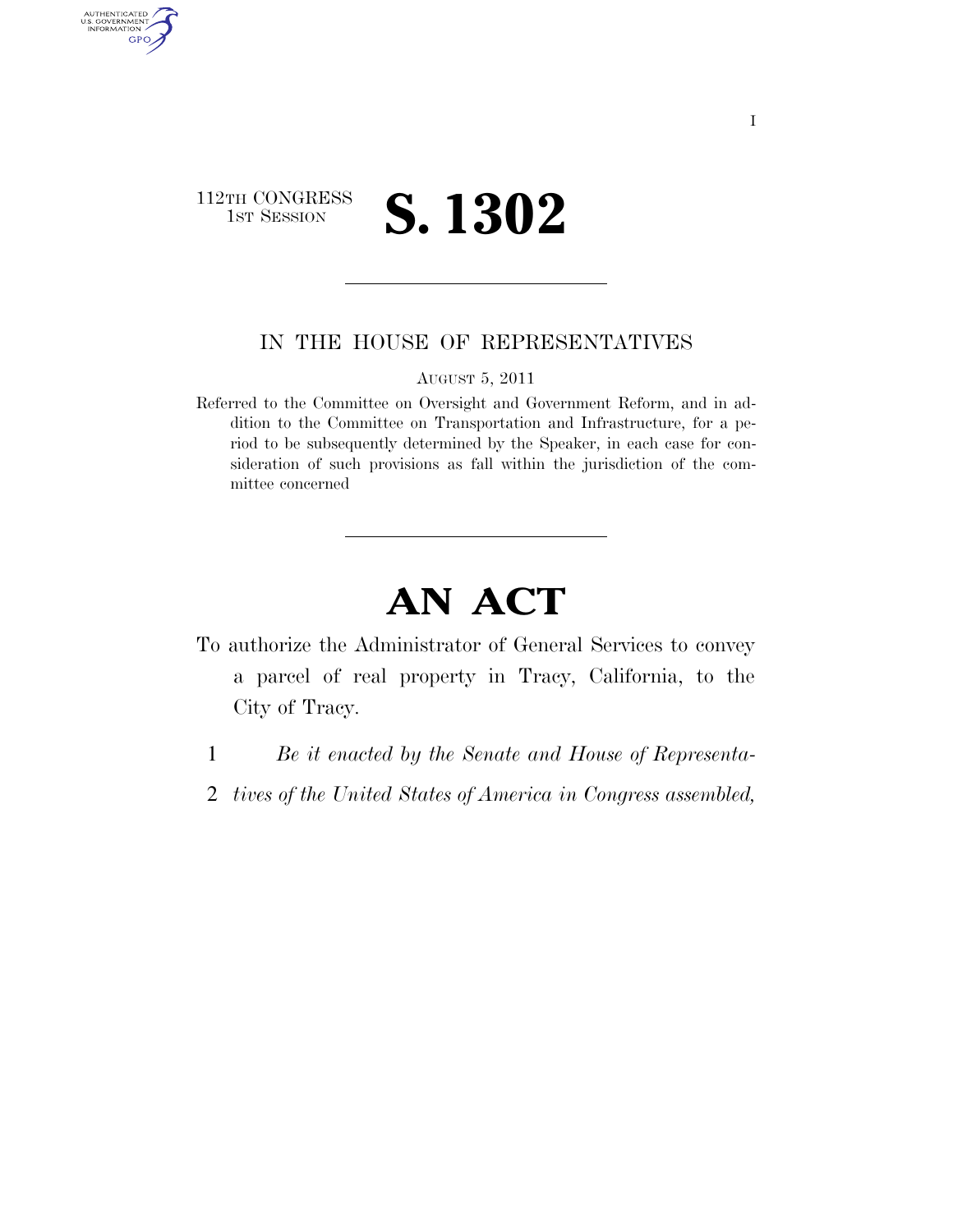| $\mathbf{1}$   | SECTION 1. CONVEYANCE OF PARCEL, TRACY, CALIFORNIA.        |
|----------------|------------------------------------------------------------|
| $\overline{2}$ | (a) DEFINITIONS.—In this section:                          |
| 3              | (1) ADMINISTRATOR.—The term "Adminis-                      |
| $\overline{4}$ | trator" means the Administrator of General Serv-           |
| 5              | ices.                                                      |
| 6              | $(2)$ CITY.—The term "City" means the city of              |
| $\tau$         | Tracy, California.                                         |
| 8              | $(3)$ PARCEL.—                                             |
| 9              | (A) IN GENERAL.—The term "Parcel"                          |
| 10             | means the approximately 150 acres conveyed to              |
| 11             | the City for educational or recreational pur-              |
| 12             | poses pursuant to section 140 of division C of             |
| 13             | Public Law 105–277 (112 Stat. 2681–599; 113                |
| 14             | Stat. 104; 118 Stat. 335).                                 |
| 15             | (B) EXCLUSIONS.—The term "Parcel"                          |
| 16             | does not include the approximately 50 acres                |
| 17             | conveyed to the City for economic development,             |
| 18             | in which the United States retains no rever-               |
| 19             | sionary interest, pursuant to section 140 of di-           |
| 20             | vision C of Public Law $105-277$ (112 Stat.                |
| 21             | 2681–599; 113 Stat. 104; 118 Stat. 335).                   |
| 22             | (b) CONVEYANCE.—                                           |
| 23             | (1) IN GENERAL.—Notwithstanding subsections                |
| 24             | (c) through $(f)$ of section 140 of division $C$ of Public |
| 25             | Law 105–277 (112 Stat. 2681–599; 113 Stat. 104;            |
| 26             | 118 Stat. 335) and subject to subsection (c), the          |
|                | <b>S 1302 RFH</b>                                          |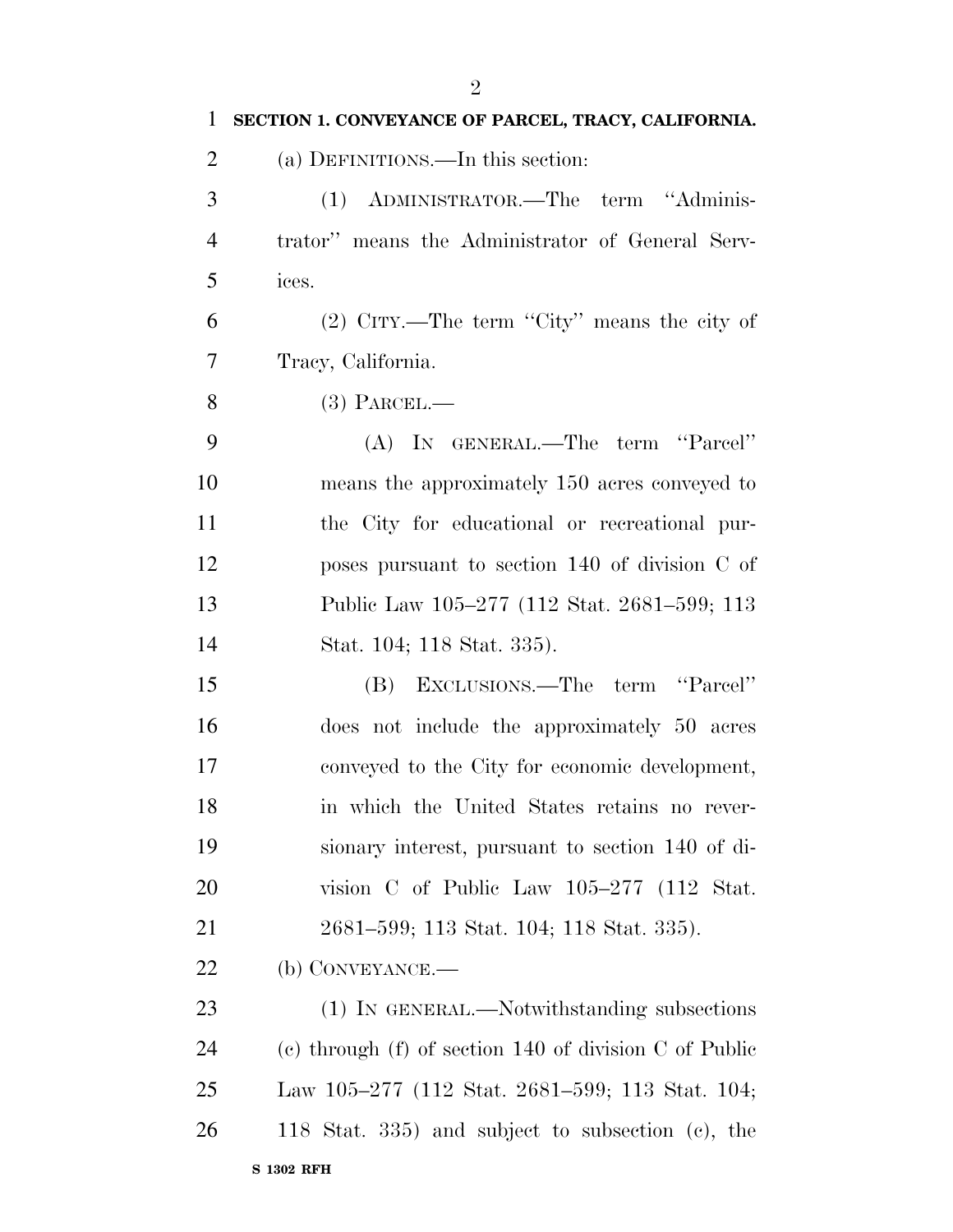Administrator may offer to enter into a binding agreement with the City, as soon as practicable, but not later than 180 days after the date of enactment of this Act, under which the Administrator may con- vey to the City, through a deed of release or other appropriate instrument, any reversionary interest re- tained by the United States in the Parcel, and all other terms, conditions, reservations, and restric- tions imposed, in connection with the conveyance of the Parcel.

 (2) SURVEY.—For purposes of paragraph (1), the exact acreage and legal description of the Parcel shall be determined by a survey that is satisfactory to the Administrator.

(c) CONSIDERATION.—

 (1) IN GENERAL.—As consideration for the con- veyance under subsection (b), the City shall pay to the Administrator an amount not less than the ap- praised fair market value of the Parcel, as deter- mined by the Administrator pursuant to an ap- praisal conducted by a licensed, independent ap- praiser, based on the highest and best use of the Parcel, as determined by the Administrator.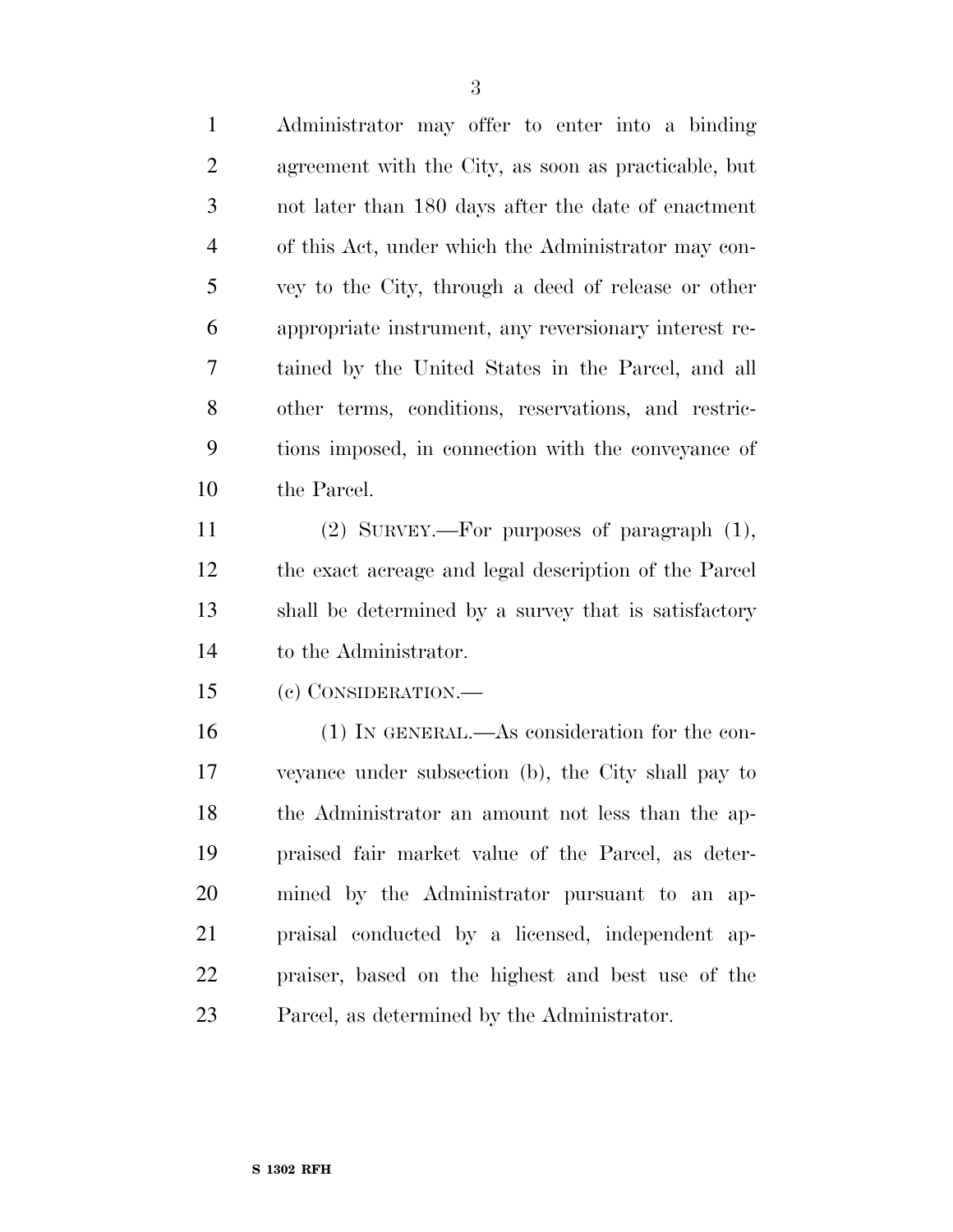(2) TREATMENT.—The determination of the Administrator under paragraph (1) regarding the fair market value of the Parcel shall be final.

 (d) COST OF CONVEYANCE.—The City shall be re- sponsible for reimbursing the Administrator for the costs associated with implementing this section, including the costs of each applicable appraisal and survey.

(e) PROCEEDS.—

 (1) DEPOSIT.—The net proceeds from the con- veyance under this section shall be deposited in the Federal Buildings Fund established by section 592(a) of title 40, United States Code.

 (2) EXPENDITURE.—The amounts deposited in the Federal Buildings Fund under paragraph (1) shall be available to the Administrator, in amounts specified in appropriations Acts, for expenditure for any lawful purpose consistent with the authority of the Administrator.

 (f) ADDITIONAL TERMS AND CONDITIONS.—The Ad- ministrator may establish such additional terms and con- ditions in connection with the conveyance under subsection (b) as the Administrator considers to be appropriate to protect the interests of the United States.

 (g) NO EFFECT ON COMPLIANCE WITH ENVIRON-MENTAL LAWS.—Nothing in this Act or any amendment